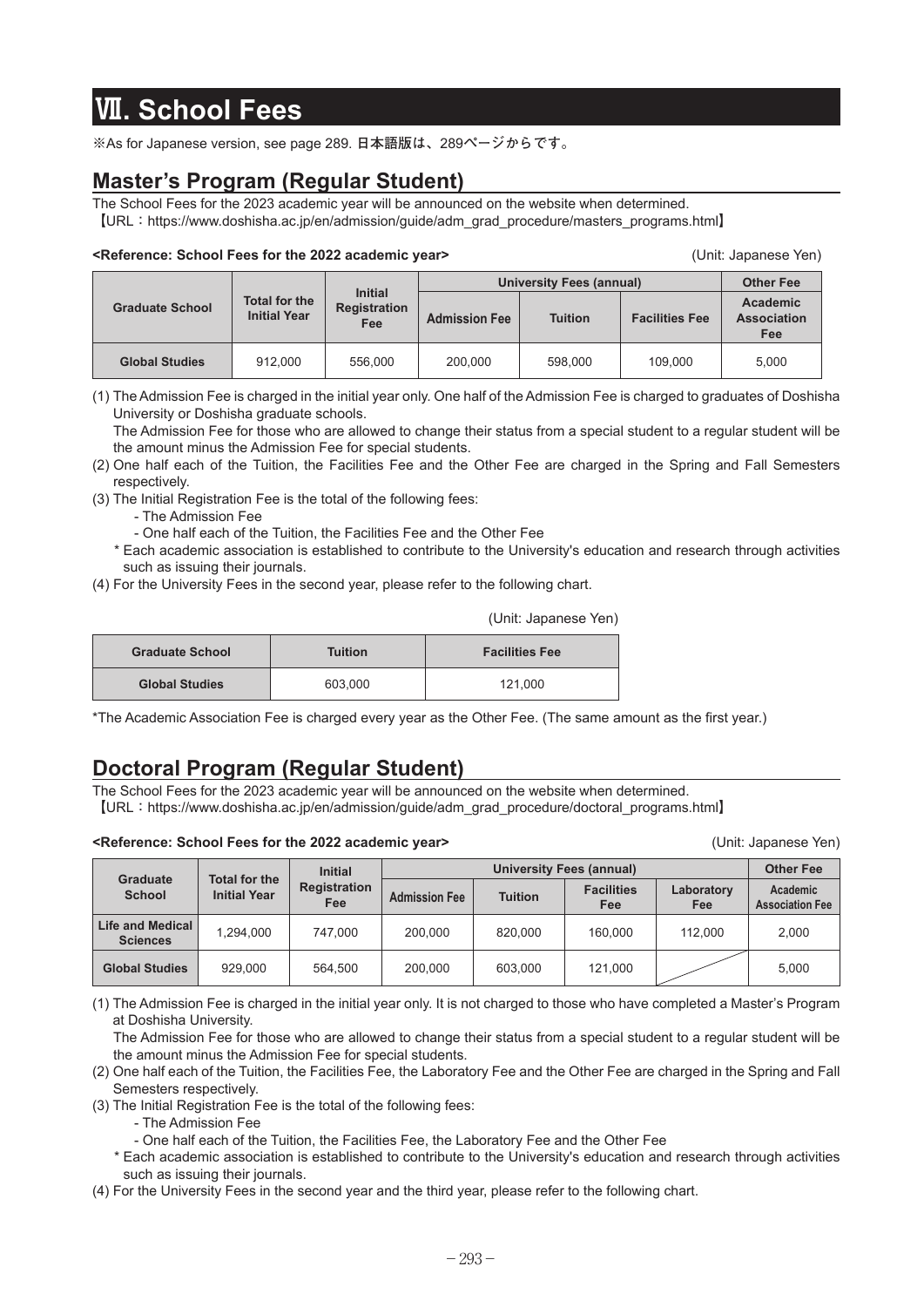(Unit: Japanese Yen)

| <b>Graduate School</b>           |          | <b>Tuition</b> | <b>Facilities Fee</b> | <b>Laboratory Fee</b> |
|----------------------------------|----------|----------------|-----------------------|-----------------------|
| <b>Life and Medical Sciences</b> | 2nd year | 820,000        | 160,000               | 120,000               |
|                                  | 3rd year | 820,000        | 160,000               | 120,000               |
| <b>Global Studies</b>            | 2nd year | 603,000        | 121,000               |                       |
|                                  | 3rd year | 603,000        | 121,000               |                       |

\* The Academic Association Fee is charged every year as the Other Fee. (The same amount as the initial year.)

### **Integrated Doctoral Degree Program**

The School Fees for the 2023 academic year will be announced on the website when determined. **【**URL : https://www.doshisha.ac.jp/en/admission/guide/adm\_grad\_procedure/consistency.html**】**

#### **<Reference: School Fees for the 2022 academic year>** (Unit: Japanese Yen)

|                        | <b>Initial</b><br><b>Total for the</b> |                     | University Fees (annual) |                |                       |                       |
|------------------------|----------------------------------------|---------------------|--------------------------|----------------|-----------------------|-----------------------|
| <b>Graduate School</b> | <b>Initial Year</b>                    | Registration<br>Fee | <b>Admission Fee</b>     | <b>Tuition</b> | <b>Facilities Fee</b> | <b>Laboratory Fee</b> |
| <b>Brain Science</b>   | 1.274.000                              | 737.000             | 200.000                  | 815,000        | 147.000               | 112.000               |

(1) The Admission Fee is charged in the initial year only. One half of the Admission Fee is charged to graduates of Doshisha University or Doshisha graduate schools.

(2) One half each of the Tuition, the Facilities Fee and the Laboratory Fee are charged in the Spring and Fall Semesters respectively.

(3) The Initial Registration Fee is the total of the following fees:

- The Admission Fee

- One half each of the Tuition, the Facilities Fee and the Laboratory Fee

(4) For the University Fees in and after the second year, please refer to the following chart.

(Unit: Japanese Yen)

| <b>Graduate School</b> |                                                 | <b>Tuition</b> | <b>Facilities Fee</b> | <b>Laboratory Fee</b> |  |
|------------------------|-------------------------------------------------|----------------|-----------------------|-----------------------|--|
| <b>Brain Science</b>   | 2nd year,<br>3rd year,<br>4th year,<br>5th year | 820,000        | 160,000               | 120,000               |  |

## **Integrated Doctoral Degree Program【for transfer to the third year】**

**<School Fees for the 2023 academic year>**

(Unit: Japanese Yen)

|                        | <b>Initial</b><br><b>Total for the</b> |                            | <b>University Fees (annual)</b> |                |                       |                       |
|------------------------|----------------------------------------|----------------------------|---------------------------------|----------------|-----------------------|-----------------------|
| <b>Graduate School</b> | <b>Initial Year</b>                    | <b>Registration</b><br>Fee | <b>Admission Fee</b>            | <b>Tuition</b> | <b>Facilities Fee</b> | <b>Laboratory Fee</b> |
| <b>Brain Science</b>   | 1.300.000                              | 750.000                    | 200.000                         | 820,000        | 160.000               | 120,000               |

(1) The Admission Fee is charged in the initial year only. One half of the Admission Fee is charged to graduates of Doshisha University or Doshisha graduate schools.

(2) One half each of the Tuition, the Facilities Fee and the Laboratory Fee are charged in the Spring and Fall Semesters respectively.

(3) The Initial Registration Fee is the total of the following fees:

- The Admission Fee

- One half each of the Tuition, the Facilities Fee and the Laboratory Fee

(4) For the University Fees in the fourth year and the fifth year, please refer to the following chart.